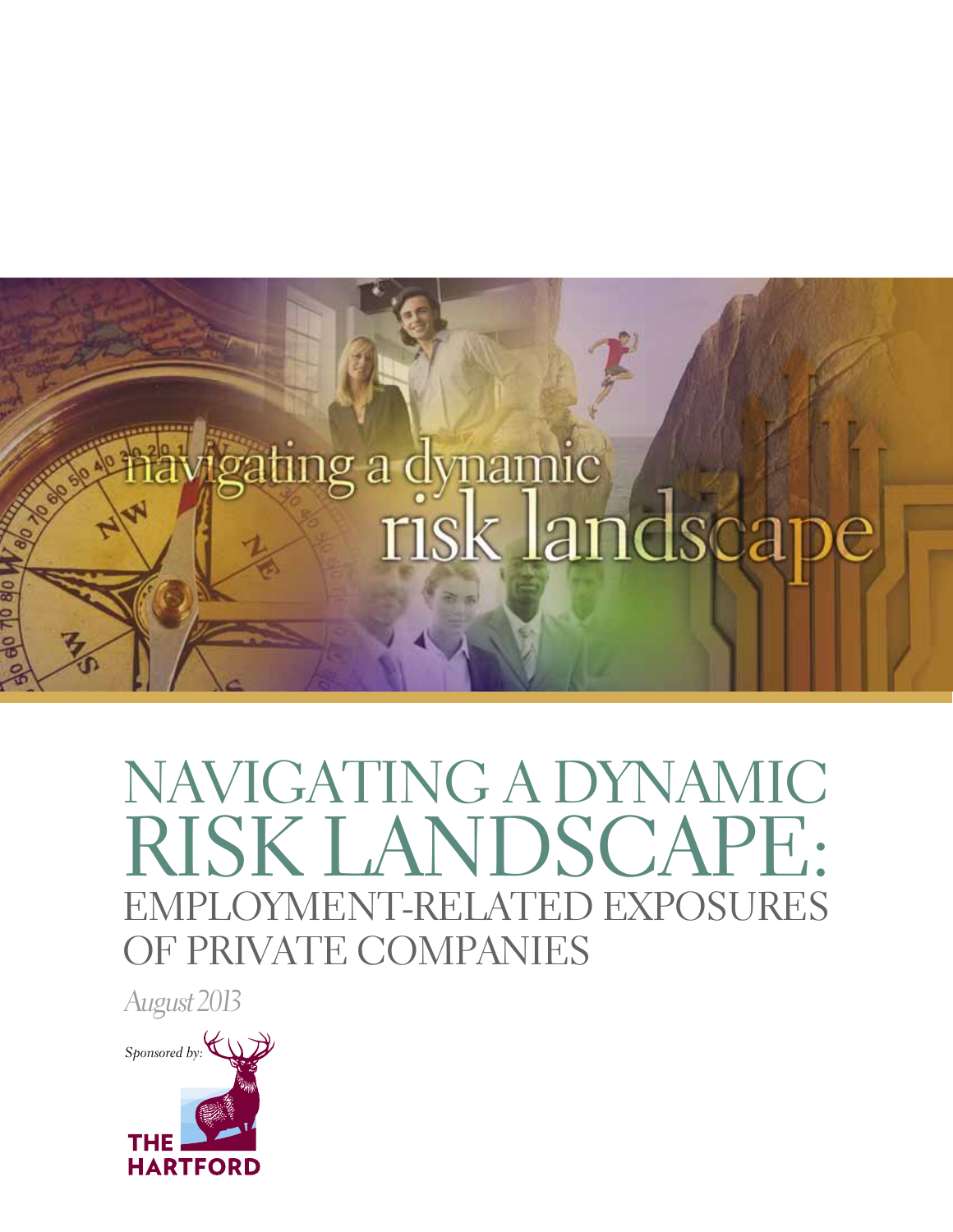# NAVIGATING A DYNAMIC Risk Landscape: Employmentrelated Exposures of PRIVATE COMPANIES



### **Introduction**

Have employers ever been more exposed to allegations of harassment, discrimination, retaliation and failure to adhere to minimum wage and overtime rules? The number of charges filed by employees with the Equal Employment Opportunity Commission (EEOC) is near an all-time high, and lawsuits brought by employees represent one of the most common types of litigation faced by employers of all sizes.

Two recent decisions by the US Supreme Court narrow the scope of Title VII of the Civil Rights Act of 1964. These decisions, touted as a "big win" for employers, limit the circumstances under which employees can

*The situation becomes yet more challenging as regulatory enforcement is ramped up, new classes are proposed for protected status, and the lines between work and leisure are blurred by technology.* pursue allegations of discrimination against their employers. It remains to be seen, however, if these decisions in fact reduce the number of employment-related claims, especially since employers are subject to numerous other federal and state laws that can ensnare them in regulatory enforcement actions and litigation. The situation becomes yet more challenging as regulatory enforcement is ramped up, new classes are proposed for protected status, and the lines between work and leisure are blurred by technology.

More than ever it is imperative that owners and managers of private companies of all sizes be vigilant about maintaining a workplace free of harassment and discrimination and in compliance with both federal and state employment laws. How they achieve those objectives however, becomes increasingly difficult in a dynamic environment where the risk landscape is constantly reshaped by social, economic and political forces. Employers of all sizes can implement policies and procedures to help mitigate the risk of a lawsuit, and insurance can offset the financial consequences if, despite their best efforts, the employer is nonetheless sued.

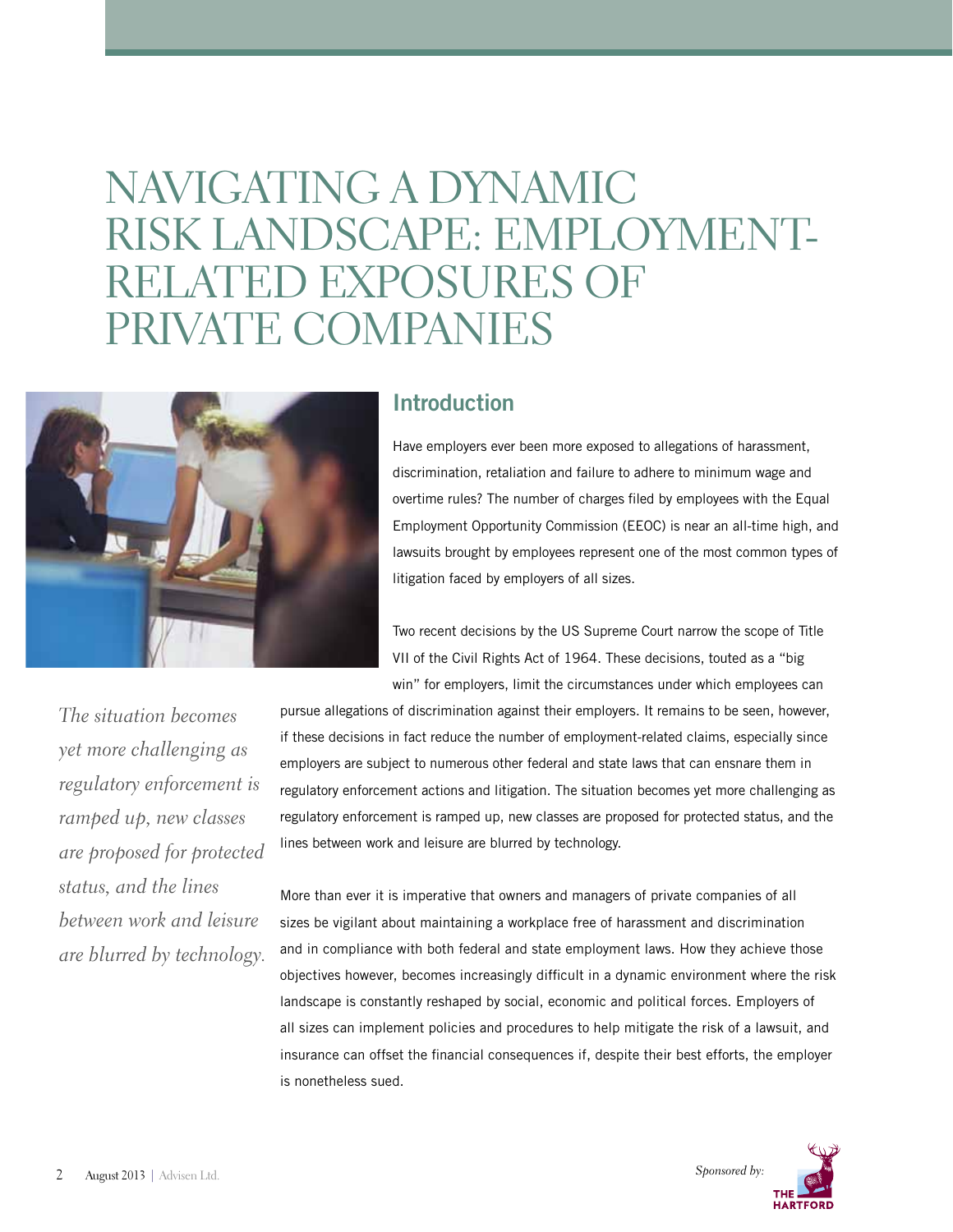*The U.S. Equal Employment Opportunity Commission (EEOC) is the government agency responsible for enforcing federal laws concerning discrimination against a job applicant or an employee.*

## **Employment laws: A liability minefield for employers**

Every employer is subject to the common law rulings, statutes, administrative rules and legislation that comprise employment law. Title VII of the Civil Rights Act of 1964 is the principal federal law addressing discrimination in workplace, but almost all states also have employment-related discrimination laws. These laws offer protection against discrimination based on various factors including race, gender, age, marital status, national origin, religion and disability. A growing number of state laws also include protections based on sexual orientation. Additionally, federal and state laws address other workplace issues such as leaves for family and medical reasons, and minimum wage and overtime pay.

The U.S. Equal Employment Opportunity Commission (EEOC) is the government agency responsible for enforcing federal laws concerning discrimination against a job applicant or an employee. Most employers with at least 15 employees are covered by EEOC laws. In addition to Title VII, the EEOC enforces other federal laws dealing with issues such as age discrimination, gender pay gap, disabled employees, and the use of genetic information in employment decisions.

The number of charges filed with EEOC grew sharply from about 75,000 in FY 2005 to nearly 100,000 in FY 2010. New charges have since held steady at the nearly 100,000 level. (Exhibit 1) The uptick is likely attributable to the surge in unemployment during the economic downturn. Even if it lacks merit, an EEOC complaint can lead to time and money spent responding to requests for information, disruptive investigations, legal bills, negative publicity and, if the complaint is upheld, expensive damages.



### **EEOC Total Charges**

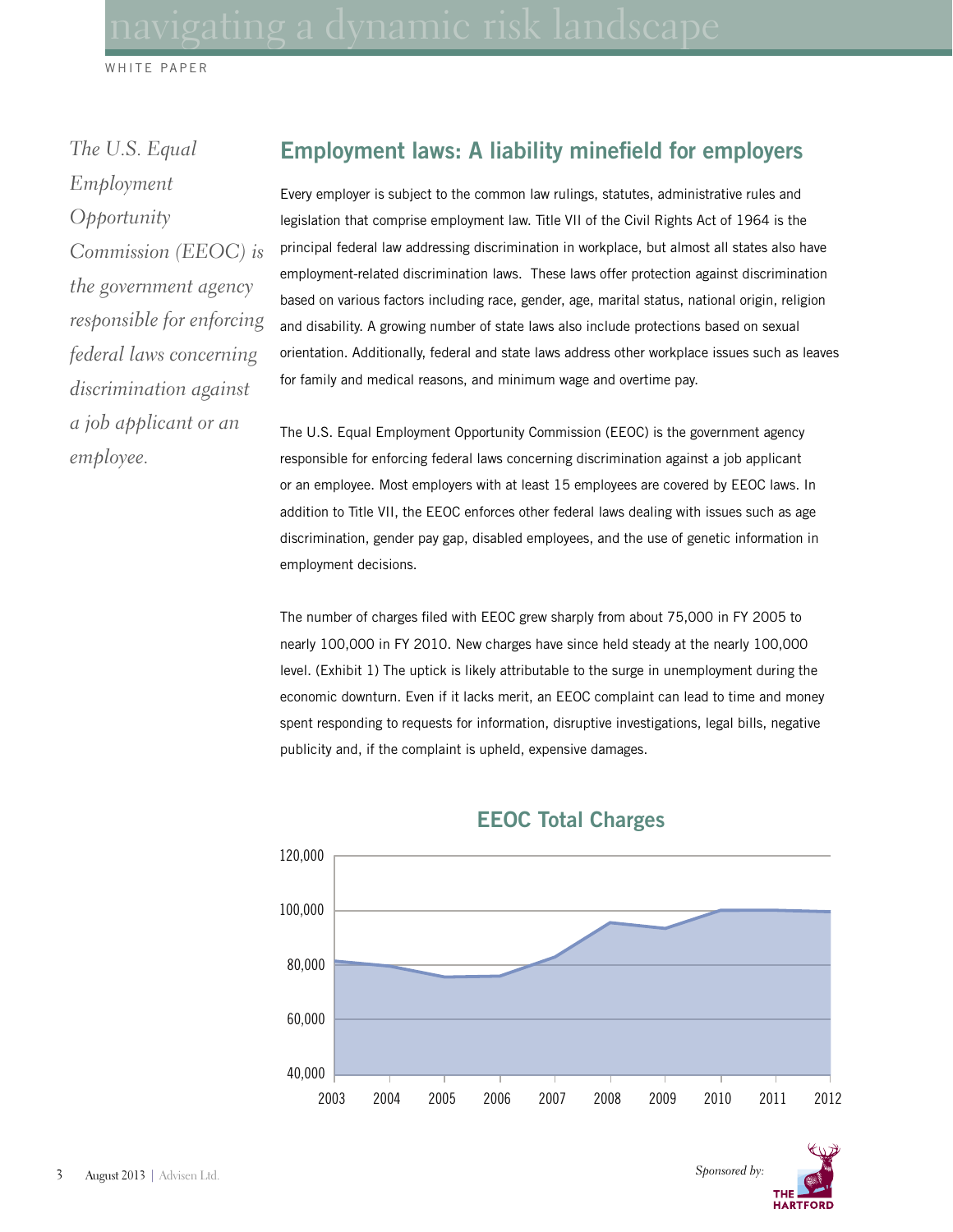*Employment-related issues, and consequently the types of charges filed with the EEOC and lawsuits filed in the courts, change over time in response to changing social, economic and political conditions.* 

EEOC enforcement suits filed show a very different trend. After averaging about 400 for a number of years, the trend has been generally downward since 2005, with a sharp drop-off in 2012. Employment law firm Seyfarth Shaw notes however, that the EEOC traded a "shotgun for sniper fire in FY 2012." Despite a lower number of suits filed, recoveries reached a record  $$365.4$  million.<sup>1</sup>

The drop off in suits filed by the EEOC has had little impact on the overall level of employment-related litigation experienced by U.S. companies. If the EEOC does not sue after investigating a complaint, the employer is not necessarily off the hook. The statutes enforced by the EEOC give a charging party the right to file a lawsuit in federal court within 90 days of receiving a dismissal notice from the EEOC. Disgruntled employees and job applicants may also be able to pursue actions under state labor and employment laws.

It remains to be seen how the recent Supreme Court decisions concerning discrimination suits will impact EEOC charge filings and litigation trends. The decision specifically concerned Title VII, and the impact on the number of charges and lawsuits filed relative to other state and federal laws is unclear.

Another federal law employers increasingly are concerned about is the Fair Labor Standards Act (FLSA). The FLSA establishes minimum wage, overtime pay, recordkeeping, and youth employment standards. Violations of the minimum wage and overtime provisions of the FLSA can be enforced by the United States Secretary of Labor through civil actions, while the Department of Justice ("DOJ") can bring criminal actions for "willful" violations of the Act.

FLSA enforcement actions have increased sharply over the past several years, and the Department of Labor's 2014 budget calls for further increases in enforcement of the FSLA. This includes nearly \$14 million to combat the misclassification of workers as independent contractors, and an additional \$3.4 million for the Wage and Hour Division for greater enforcement of the FSLA and the Family and Medical Leave Act.

### **Recent trends and developments**

It is thought that the recession was likely responsible for the significant uptick in charges filed with the EEOC. A logical assumption is that an improving economy will result in a sharp decline in the number of filings. This, however, has not yet proved to be the case. New EEOC filings remain at a near-record level despite improving economic conditions, and employmentrelated suits remain one of the most common types of litigation faced by businesses.

*Sponsored by:*

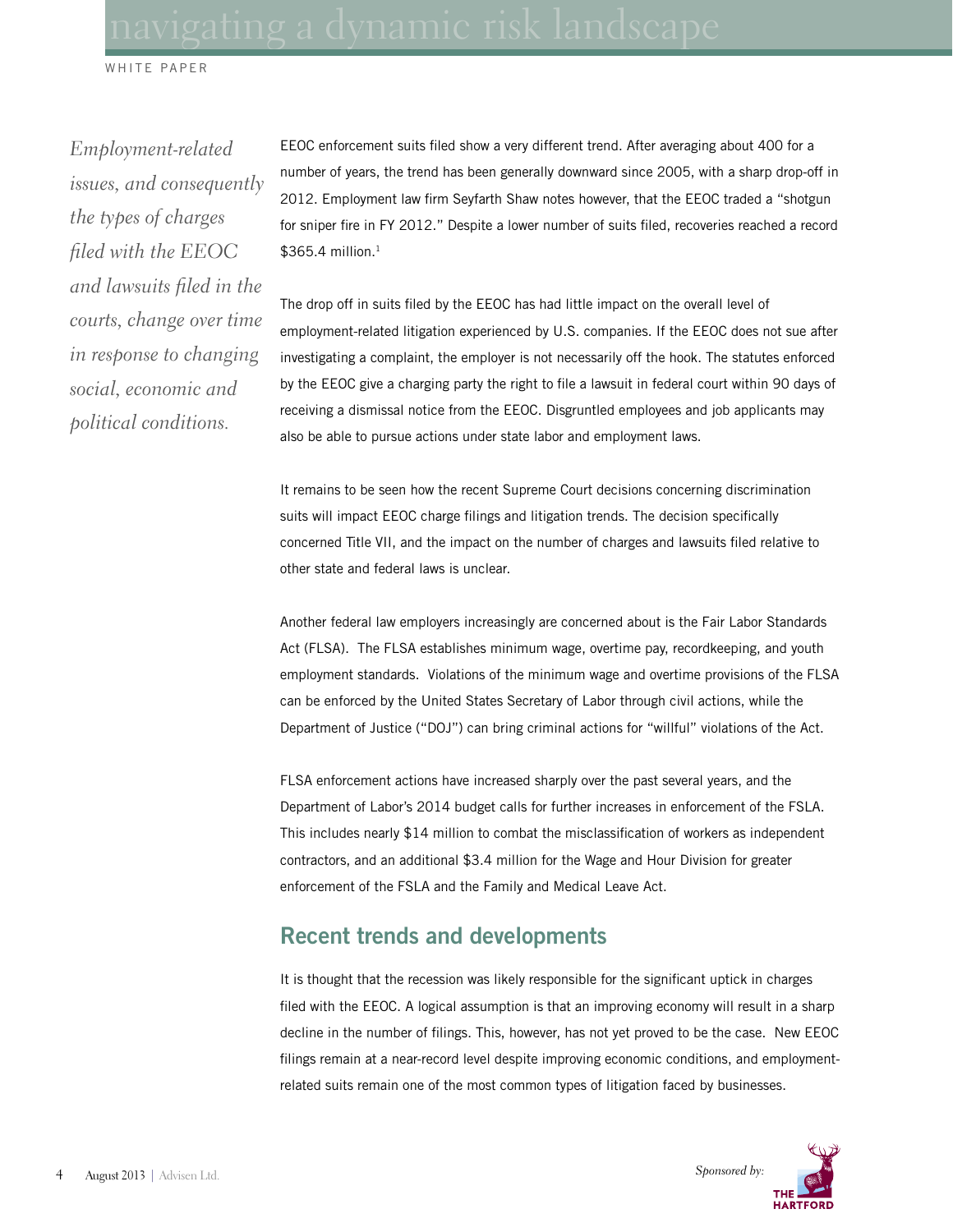*Smartphones and tablets blur the line between work and non-work as people essentially carry the workplace with them at all times.*

Employment-related issues, and consequently the types of charges filed with the EEOC and lawsuits filed in the courts, change over time in response to changing social, economic and political conditions. Age-related charges filed with the EEOC, for example, have steadily trended upward as the workforce grows older. With an increasingly diverse workforce, allegations of religious discrimination have been on the rise: charges filed with EEOC alleging religious discrimination, as a percentage of all charge filings, grew 77 percent between 2001 and 2011.<sup>2</sup>

Technology and changing patterns of interactions among people also pose new challenges for businesses. Many companies research job applicants on Facebook and elsewhere on the Internet. Some companies ask applicants to provide their Facebook usernames and passwords to login to Facebook during job interviews, or to "friend" their interviewers to allow access to private posts. This can raise privacy issues and may open companies to potential charges of discrimination if, for example, a Facebook profile reveals a job applicant belongs to a protected class. Several states now make it illegal for employers to request social networking passwords or non-public online account information from employees or job applicants.

Smartphones and tablets blur the line between work and non-work as people essentially carry the workplace with them at all times. Should an employee who answers an evening email be compensated for his or her time? Can an employee who criticizes his or her employer during non-work hours on a social networking site be terminated? Do abusive Facebook posts by a supervisor during off hours constitute harassment under federal and state employment laws? A growing body of case law is answering these questions – typically not in favor of employers.

American society is undergoing rapid change and, as it does, new types of discrimination move to the forefront. In some cases, employees look to existing laws for protection, but often laws are amended or new laws are passed to address the concerns of specific groups. Emerging trends that employers should be aware of include benefits for same sex couples, medical marijuana in the workplace, discrimination against obese workers and discrimination related to healthcare incentive plans. Regulators also are increasingly concerned about pre-employment screens, such as criminal background checks, that may disproportionately impact minorities and other protected groups.

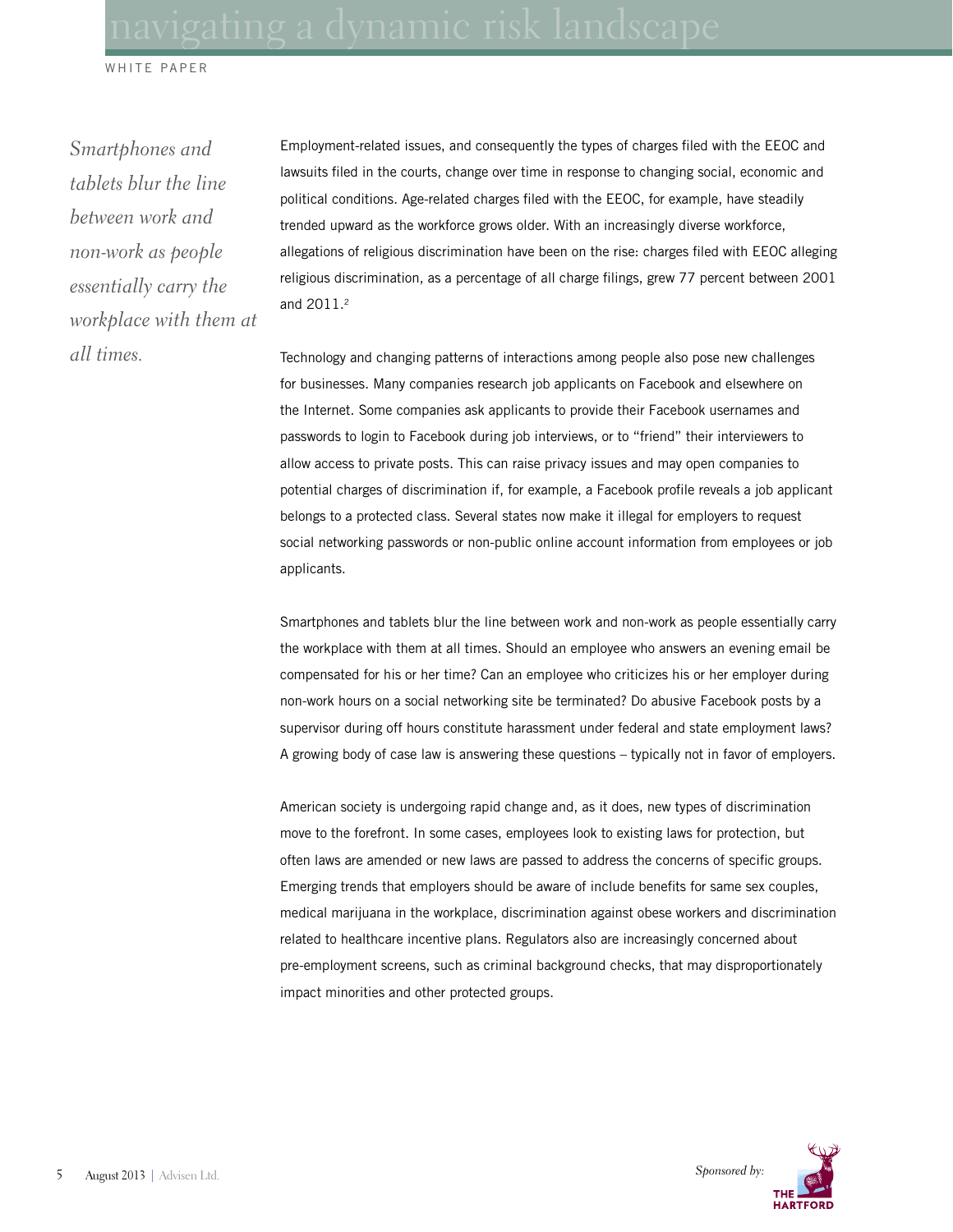*In June of this year one of the largest transportation companies in North America agreed to settle a race discrimination charge filed by the EEOC over claims that an African-American job candidate was denied a truck driver position based on a criminal conviction record.*

### **Pre-employment screens**

"The hiring process is the number one enforcement initiative of the EEOC," according to Jerry Maatman, a partner of employment law specialist Seyfarth Shaw LLP. "Regulators want to know 'How do you hire? Do you use tests? Do you use screens? Are they aligned with labor needs?' They want employers to justify why they are legitimate."

Of particular concern to regulators is reliance on background checks, especially criminal records, to screen job applicants. While employers may find these types of pre-employment screens helpful in weeding out less desirable candidates, they also may be illegal if used incorrectly. In April 2012, the EEOC signaled that it would begin to crack down on employers who use the criminal histories of job applicants to discriminate against them illegally. True to its word, the EEOC has begun filing suits against companies that, in its assessment, violate Title VII of the Civil Rights Act "by implementing and utilizing a criminal background policy that [results] in employees … being screened out for employment."3

In June of this year one of the largest transportation companies in North America agreed to settle a race discrimination charge filed by the EEOC over claims that an African-American job candidate was denied a truck driver position based on a criminal conviction record. The EEOC contended that the conviction was unrelated to the duties of the job. Also in June, the EEOC filed suit against an auto manufacturing facility in South Carolina and a large discount retailer in the United States over what the agency contends are illegal use of criminal background checks for employment purposes.

The EEOC issued updated enforcement guidance on employer use of arrest and conviction records on April 25, 2012. According to the agency, a criminal record "should prevent him or her from employment only to the extent that it is evident that the applicant cannot be trusted to perform the duties of the position."4 Several state laws also limit the use of arrest and conviction records by prospective employers.

In a recent setback to the EEOC, the U.S. District Court for the Northern District of Maryland dismissed a race discrimination lawsuit alleging that a company's criminal background checks on all job applicants violated Title VII by disparately impacting African-American job seekers. The judge ruled that the EEOC failed to supply reliable expert testimony and statistical analysis demonstrating disparate impact stemming from the use of criminal records as an employment screen.5

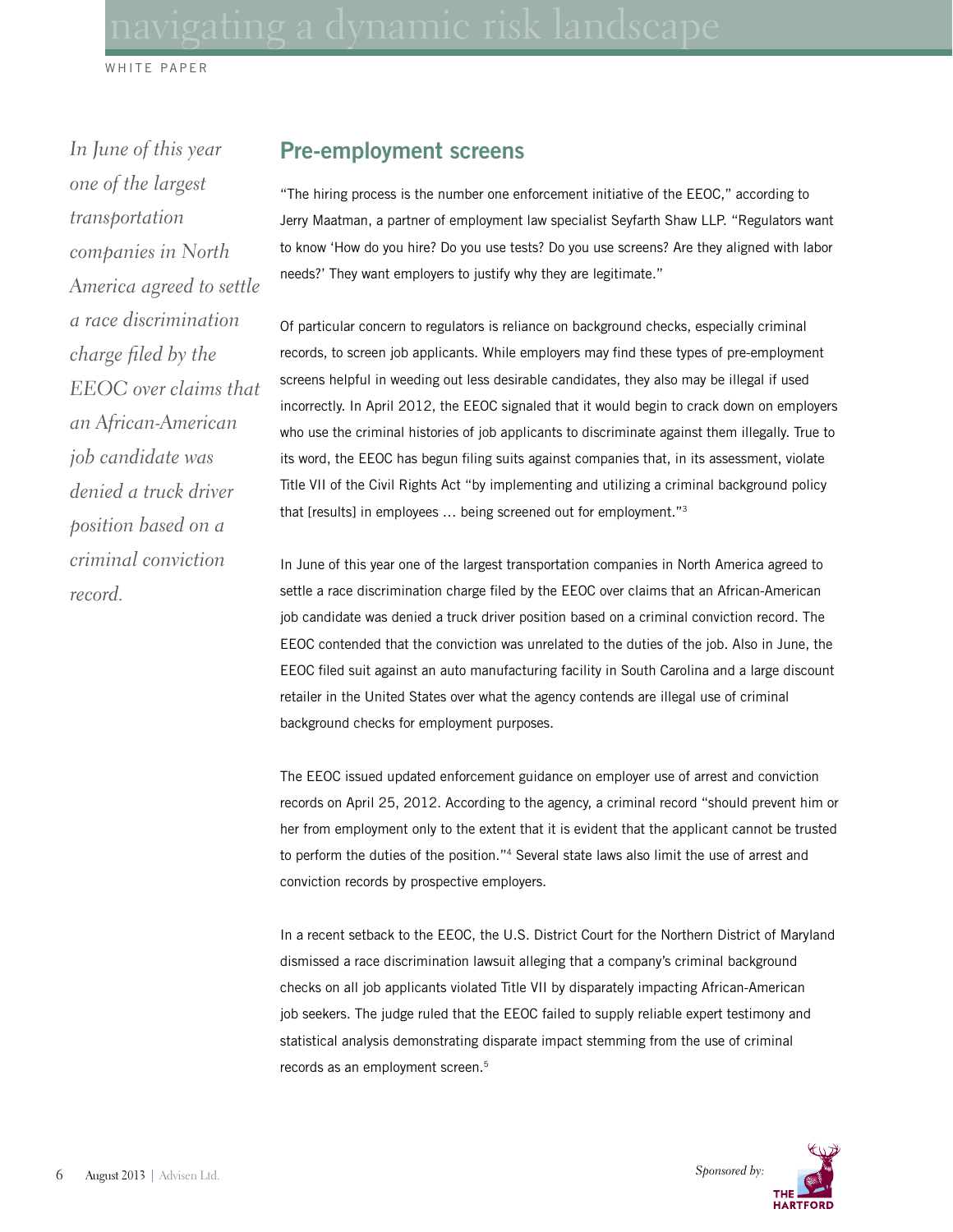*Medical marijuana is legal in about a third of the United States, leaving lawyers struggling to figure out what to advise their clients about medical marijuana use in the workplace.*

### **Sexual orientation/benefits for same sex couples**

In recent years, lesbian, gay, bisexual and transgender workers have sought protection against workplace discrimination. Many states and municipalities also have enacted protections against discrimination and harassment based on sexual orientation <sup>6</sup>

Although there is still no federal law that prohibits discrimination based on sexual orientation in employment, Congress has enacted protections against hate crimes based on gender identity, and the EEOC has held that discrimination against a transgender is discrimination because of sex and therefore is covered under Title VII of the Civil Rights Act of 1964.7

The Supreme Court's recent ruling striking down key sections of the federal Defense of Marriage Act has employers scrambling to ensure that their employee benefit plans are compliant with the law. The impact of the decision is reasonably clear in the 13 states and the District of Columbia where same sex marriage is legal. The effect of the ruling is less certain in the other 37 states. Particularly problematic is the situation where a couple married in a state permitting same sex marriage moves to a state where such marriages are not recognized. This and related situations undoubtedly will generate litigation in the coming years, and almost certainly will result in new laws addressing the rights of same sex couples.

## **Medical marijuana**

Medical marijuana is legal in about a third of the United States, leaving lawyers struggling to figure out what to advise their clients about medical marijuana use in the workplace. The situation is complicated by the fact that the federal government still views marijuana as illegal.

The Supreme Court has ruled that employers have the right to fire workers for using marijuana. Employment lawyers, however, recommend that employers clarify their policies against marijuana use in the workplace while at the same time making sure they offer accommodations to workers who have medical conditions that require marijuana treatment. An underlying medical condition for which marijuana is prescribed may require accommodation under the Americans with Disabilities Act.

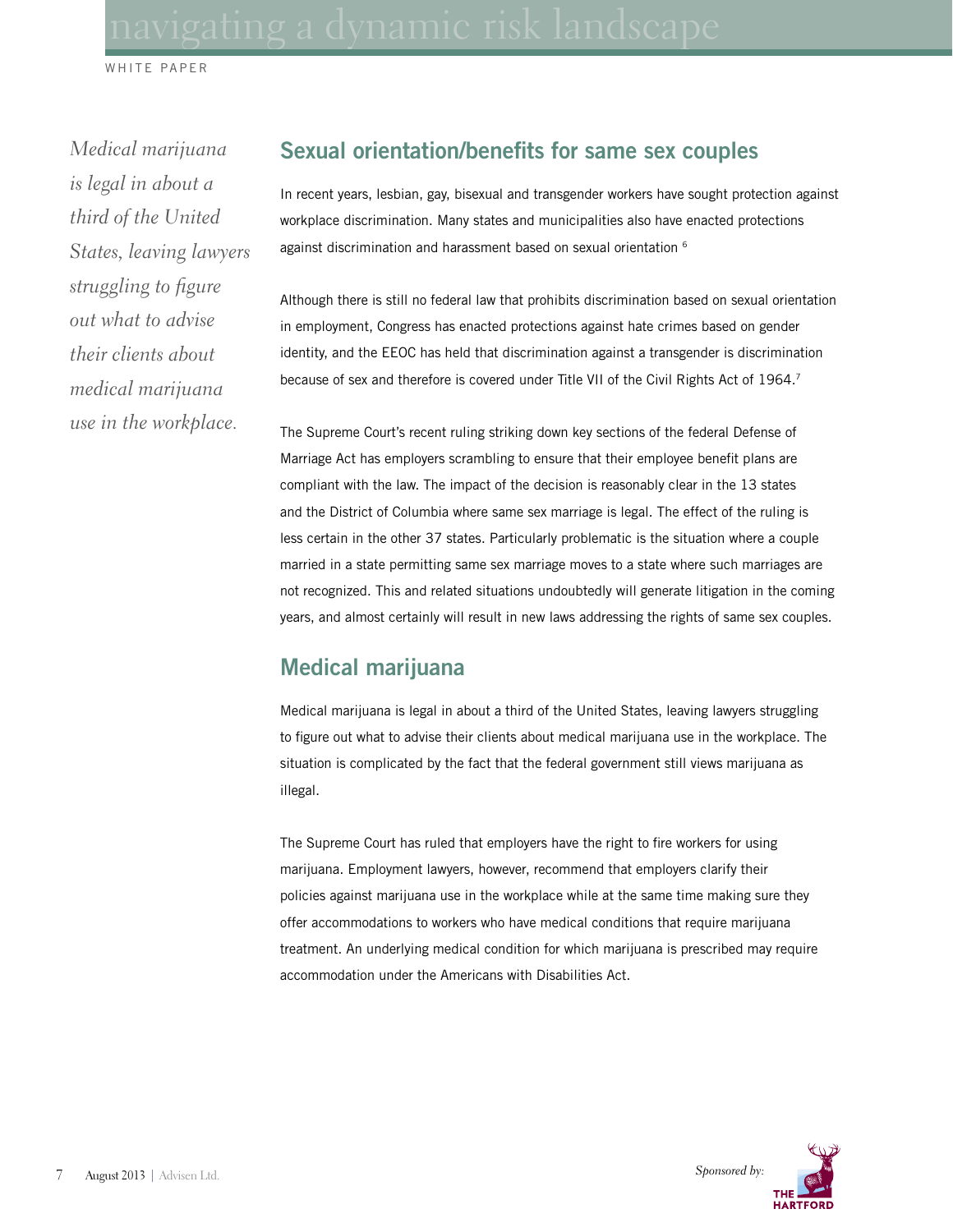*Although overweight employees may not be a protected class under most circumstances, employers should be aware that weight discrimination may be linked to other types of illegal discrimination.*

### **Obesity**

Obesity is estimated to cost U.S. companies \$13 billion per year.<sup>8</sup> According to the Center for Disease Control, obesity-related conditions include heart disease, stroke, type 2 diabetes and certain types of cancer. Employers also may be concerned about obese employees who may not be physically able to do the job for which they were hired, or who may not project the type of image employers desire. Many companies are taking the attitude that if there is a way to fire or not to hire obese people, they will do so. While this approach may make sense for managing healthcare and lost time costs, it may result in other headaches, including the risk of lawsuits alleging discrimination.

In 2011, Congress amended the Americans with Disabilities Act to extend workplace disability protections to morbidly obese people, defined as those 100 percent or more above the healthy weight range for their height. In April of 2012, the EEOC settled its first case on weight-related workplace discrimination. The EEOC reached a \$125,000 settlement with a Louisiana treatment facility for chemically dependent woman which, according to the agency, fired an employee because of her severe obesity even though she was able to perform the essential functions of her job.9

Michigan is the only state to specifically ban discrimination in employment based on height or weight. Outside that one state, however, people who are overweight but not so heavy as to meet the definition of morbid obesity may not be directly covered by either federal or state protections… at least for now.

Some employment lawyers view weight discrimination as the next major workplace discrimination issue. The EEOC has sent strong signals that it plans to interpret obesity protections broadly and that employers who want to avoid lawsuits should do the same. The National Association to Advance Fat Acceptance is seeking legislation that expands current laws banning gender and race discrimination to cover physical characteristics like height and weight.

Although overweight employees may not be a protected class under most circumstances, employers should be aware that weight discrimination may be linked to other types of illegal discrimination. Conditions resulting from obesity, such as diabetes, may qualify an employee for protection under the ADA, for example. Employers may also be vulnerable to charges of gender discrimination if they enforce different weight standards for women than for men.

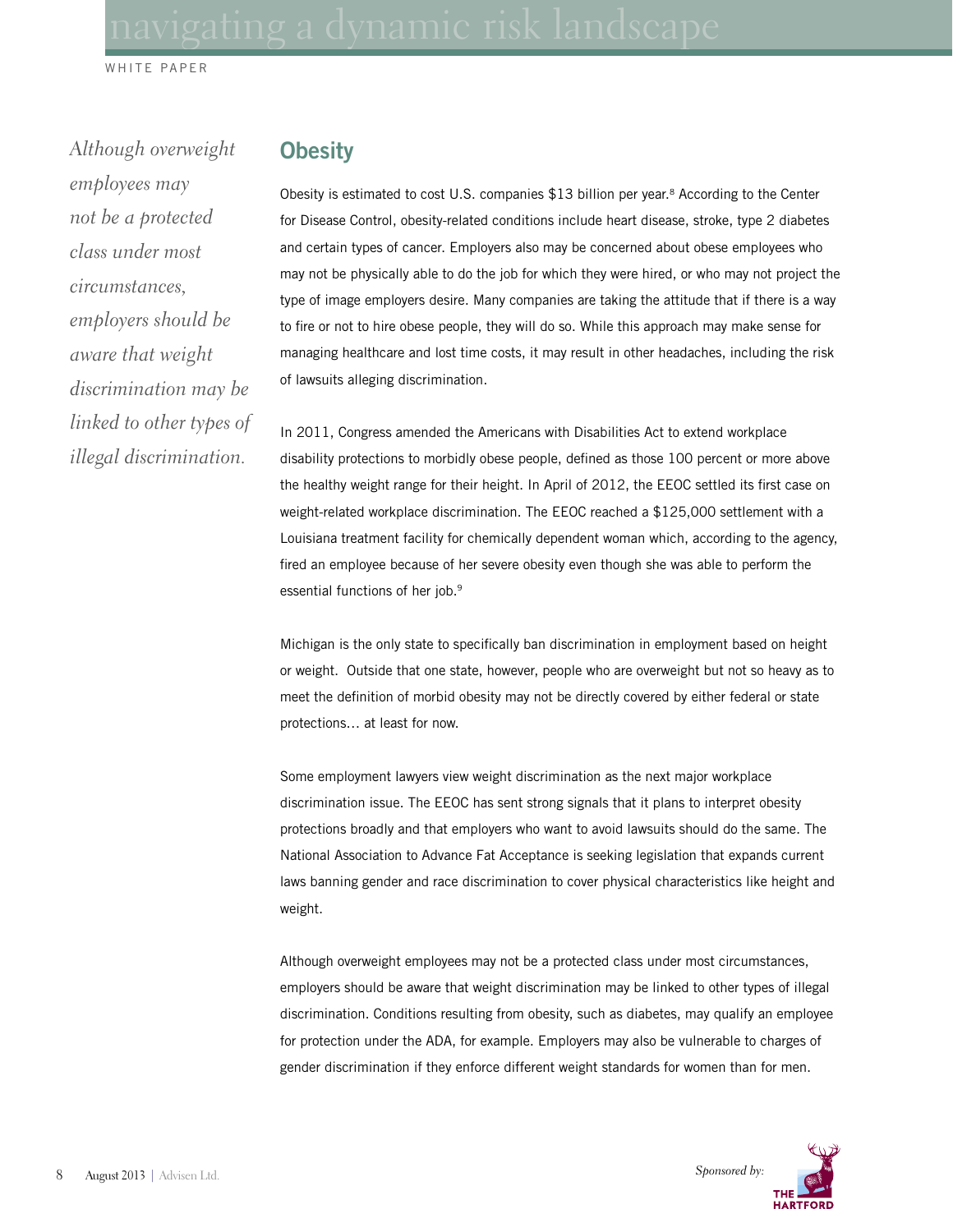*Many wellness programs offer some sort of financial incentive for participation, ranging from gift cards to higher employer contributions for insurance premiums, as well as penalties like additional surcharges to employees for health insurance.*

Employers should consult an employment law attorney to determine whether their current policies and practices raise any red flags, and they should prepare for a future where discrimination based on weight will be explicitly forbidden by law.

### **Employer wellness programs**

Wellness programs increasingly are a common feature of employee benefits programs. In fact, 86 percent of employers responding to a survey by Fidelity Investments and the National Business Group on Health indicated that they currently offer wellness-based incentives.<sup>10</sup> The goal is to produce a healthier and more productive workforce and to reduce health insurance and healthcare costs. Employers, however, need to ensure that those programs are designed and implemented in a manner that is consistent with federal and state employment laws.

These programs potentially can cause trouble for employers if they require medical exams or ask disability-related questions, both of which could give rise to a violation of the ADA. Some experts also argue that collecting health information as part of a wellness program may violate the EEOC's regulations under the Genetic Information Nondiscrimination Act (GINA), which prohibits acquiring genetic information, including family medical history.<sup>11</sup>

Many wellness programs offer some sort of financial incentive for participation, ranging from gift cards to higher employer contributions for insurance premiums, as well as penalties like additional surcharges to employees for health insurance. The Health Insurance Portability and Accountability Act of 1996 (HIPAA) permits employers to provide financial incentives for employees who achieve certain health goals or participate in certain health promotion programs. Employment law experts warn, however, that these penalties must be administered so as to not be in violation of state and federal laws prohibiting discrimination based on age, race, sex, and national origin.

These concerns arise because women tend to have more health problems than men and older employees tend to have more health issues than younger ones. Additionally, certain health conditions, such as obesity, diabetes and hypertension disproportionately affect members of racial minorities. Programs that penalize employees based on health criteria such as blood pressure, glucose, cholesterol and waist size run the risk of being seen as discriminatory. 12

Employers with healthcare incentive programs should have an employment law attorney review their program to help ensure it meets HIPAA criteria and does not violate either state or federal employment laws.

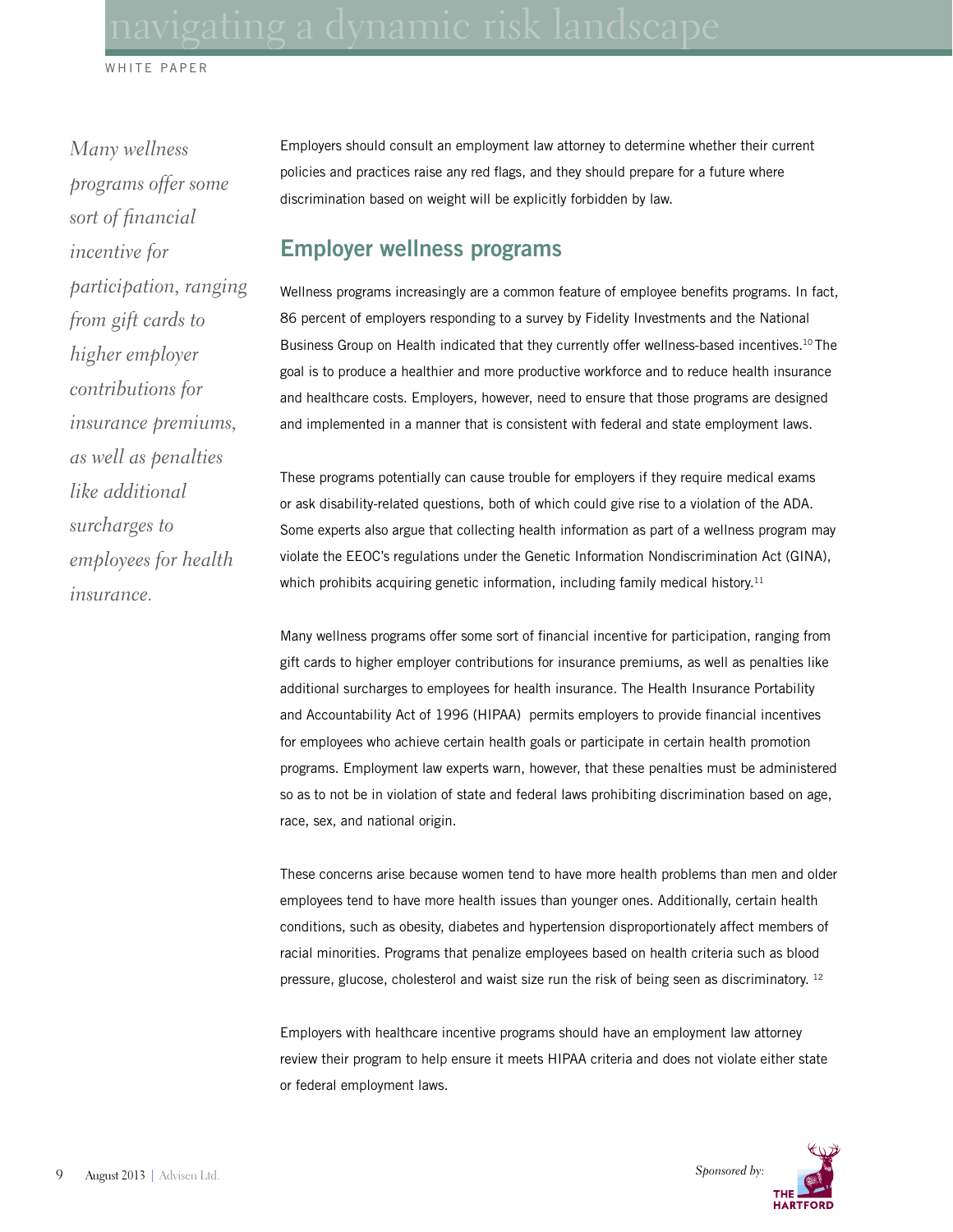*Regardless of size, however, most company owners and managers are well aware at least of their exposure to harassment and discrimination claims.*

### **Private versus public companies: does it make a difference?**

Employment laws apply to both public and private companies. Private companies, in fact, account for the vast majority of federal discrimination claims. More than 40 percent are against private companies with less than 100 employees.<sup>13</sup>

Smaller companies are targeted for all types of employment-related suits, but they have proven especially vulnerable to wage and hour suits. "Lawn care companies, restaurants, dry cleaners, 'ma and pa' businesses – they're getting pelted," according to Seyfarth Shaw's Maatman. "The smaller the employer, the more suspect is their compliance, especially with minimum wage employees." Maatman notes that the most active states for wage and hour claims are California, Illinois, Pennsylvania, New Jersey, New York and Massachusetts.

Small and mid-size private companies often do not have in-house legal counsel or a full human resources department to help manage their employment-related exposures. Many do not have the knowledge or resources for keeping thorough and up-to date records of employee performance. This can especially be a problem for allegations of retaliation. "Employers are vulnerable if they are missing documentation as to what motivated a job action," according to Maatmann. "Investing in better human resource procedures can make a big difference in the outcome of these claims."

Regardless of size, however, most company owners and managers are well aware at least of their exposure to harassment and discrimination claims. "Most employers now have some experience with employee allegations," according to Richard Clarke, Senior Vice President of insurance brokerage firm J. Smith Lanier & Co. Clarke also confirms that there is growing awareness of wage and hour claims. But he notes that many private company owners and managers, especially those with smaller companies, are far less aware of other employee-related exposures. They also lack the resources to stay abreast of changes in exposures and in the laws.

### **Risk management and insurance**

Whether companies have a structured approach to managing their employment-related exposures often is a function of the size of the company. For example, an employee manual is a basic first step, but Clarke notes that it isn't until companies have more than 100 employees that employee manuals start to become common. Maatmann observes that for smaller companies, an employee manual is often a collection of memos issued over time rather than a single organized document.

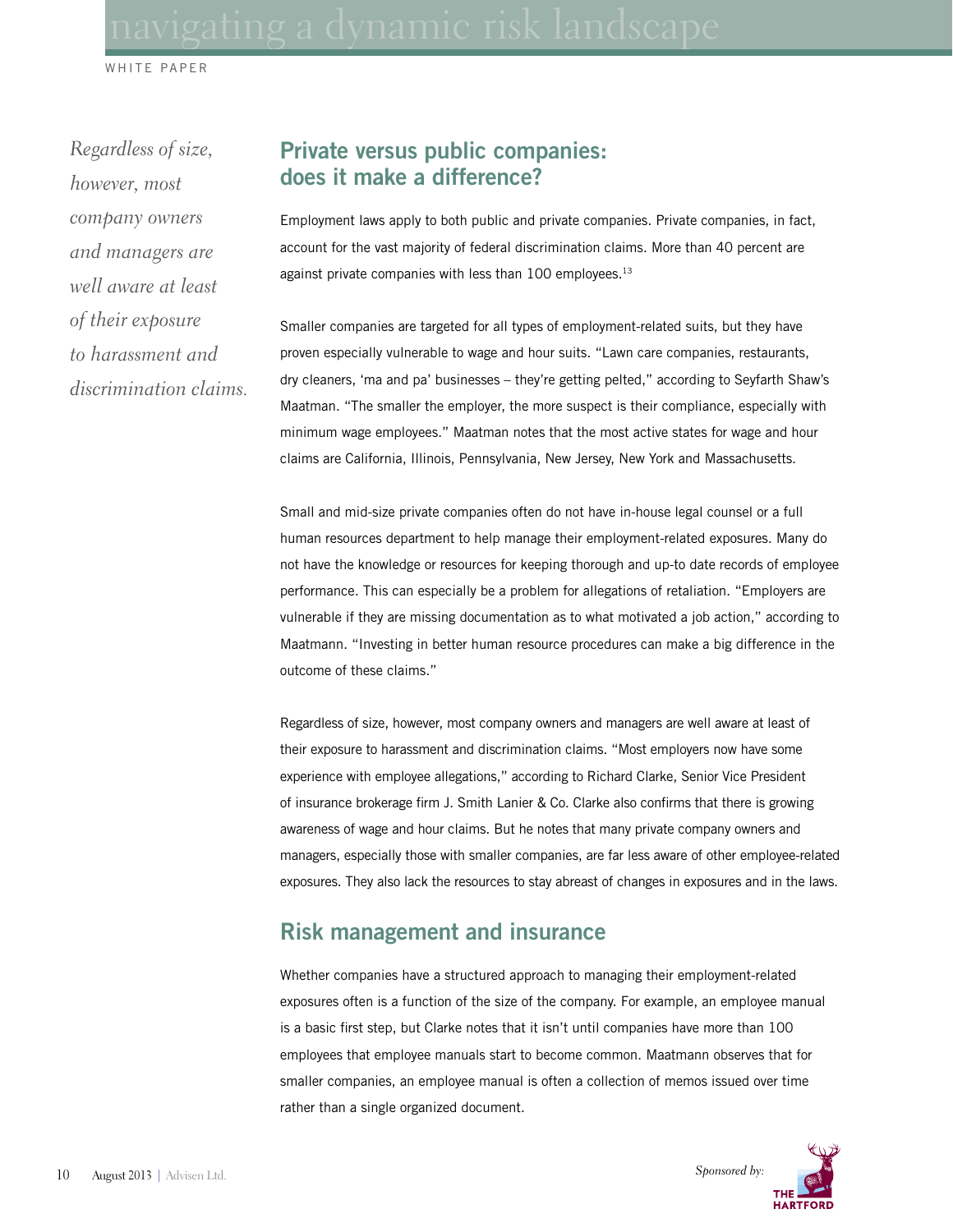*Employment practices liability protection for smaller companies is available through a stand-alone policy, or it is often packaged with directors & officers' liability (D&O) coverage and other management liability coverages*

Regardless of size, however, companies can take steps to help reduce their exposure to lawsuits. Maatman emphasizes the importance of workplace due process in reducing claims. "If employees have the opportunity to blow off steam and to register complaints, and if they know that their employer listens and will do something about legitimate complaints, they are far less likely to go outside the company" with their grievances, according to the lawyer. He further notes that "a high ratio of internal complaints compared to external complaints tells me that workplace due process is alive and well."

Minimizing the risk of an employment-related claim is enhanced by proper management education and training. Common elements of a formalized risk management program can include:

- Creation of an employee manual with the assistance of a lawyer experienced in employment law. Employee manuals should be available in multiple languages, if necessary.
- Education of supervisors on company policies regarding permissible behaviors and employment laws. Everyone with authority to hire, fire, promote or demote employees should read and understand the employee manual.
- Corporate policies posted in the workplace and included in employee manuals.
- Standardized hiring and screening programs to avoid discrimination in hiring.
- Established procedures for addressing employee complaints about the work environment.
- Regular performance reviews. Everything that occurs and the steps taken to prevent and solve employee issues should be documented.

Even the most diligent company may be sued. Every company, regardless of size should consider purchasing insurance protection for employment-related exposures.

Employment practices liability protection for smaller companies is available through a standalone policy, or it is often packaged with directors & officers' liability (D&O) coverage and other management liability coverages. These policies typically help to defend businesses against claims made by employees, former employees, or potential employees for:

- Race, gender, age and other types of discrimination.
- Sexual harassment.
- Wrongful termination.
- Negligent compensation, promotion or hiring decisions.
- Breach of contract for employment.
- Employee benefits mismanagement.
- Retaliation.

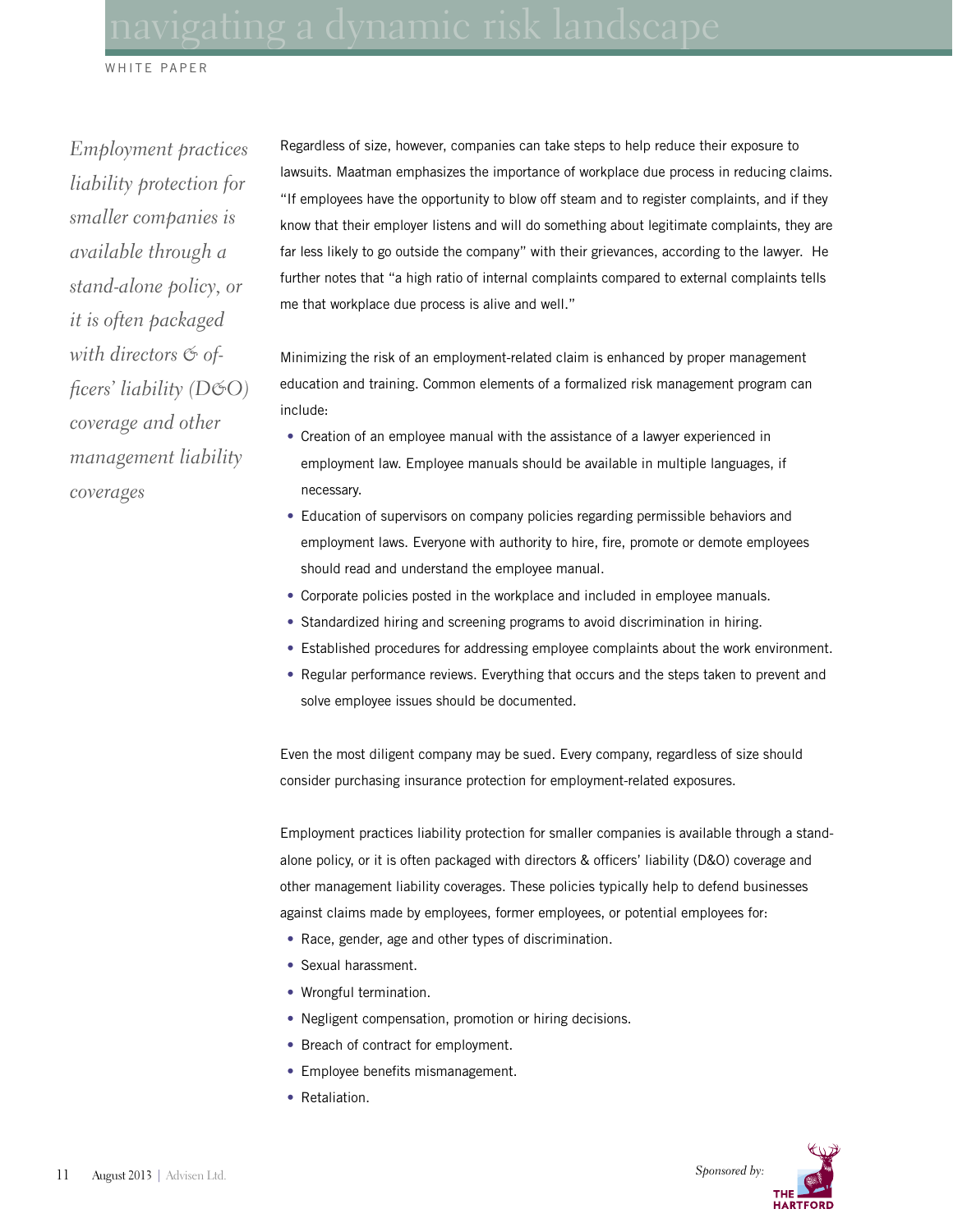Companies should work with their insurance broker or agent to assure the coverage they purchase is appropriate to their needs.

### **Conclusion**

For private companies – especially small and mid-size companies – day-to-day demands make it difficult to keep up with complex laws and regulations. This is especially the case as the shifting social, economic and political forces reshape the risk landscape. Recent Supreme Court decisions make it more difficult for employees to pursue certain types of discrimination claims, but the broader trend still is towards more protections afforded to more classes of employees.

Private companies of all sizes are well advised to invest in creating a workplace free of harassment and discrimination and compliant with applicable employment laws. This is no simple task, but the consequences of not doing so can be severe.

Workplace due process procedures, written policies, effective communication with employees, and supervisor training can go a long way towards avoiding problems, but even the most conscientious company can run into trouble. Employment practices liability insurance, whether in a stand-alone policy or packaged with other coverages, can provide a solid backstop to a risk management program and can protect a company from potentially ruinous settlements and legal defense costs.  $\Box$